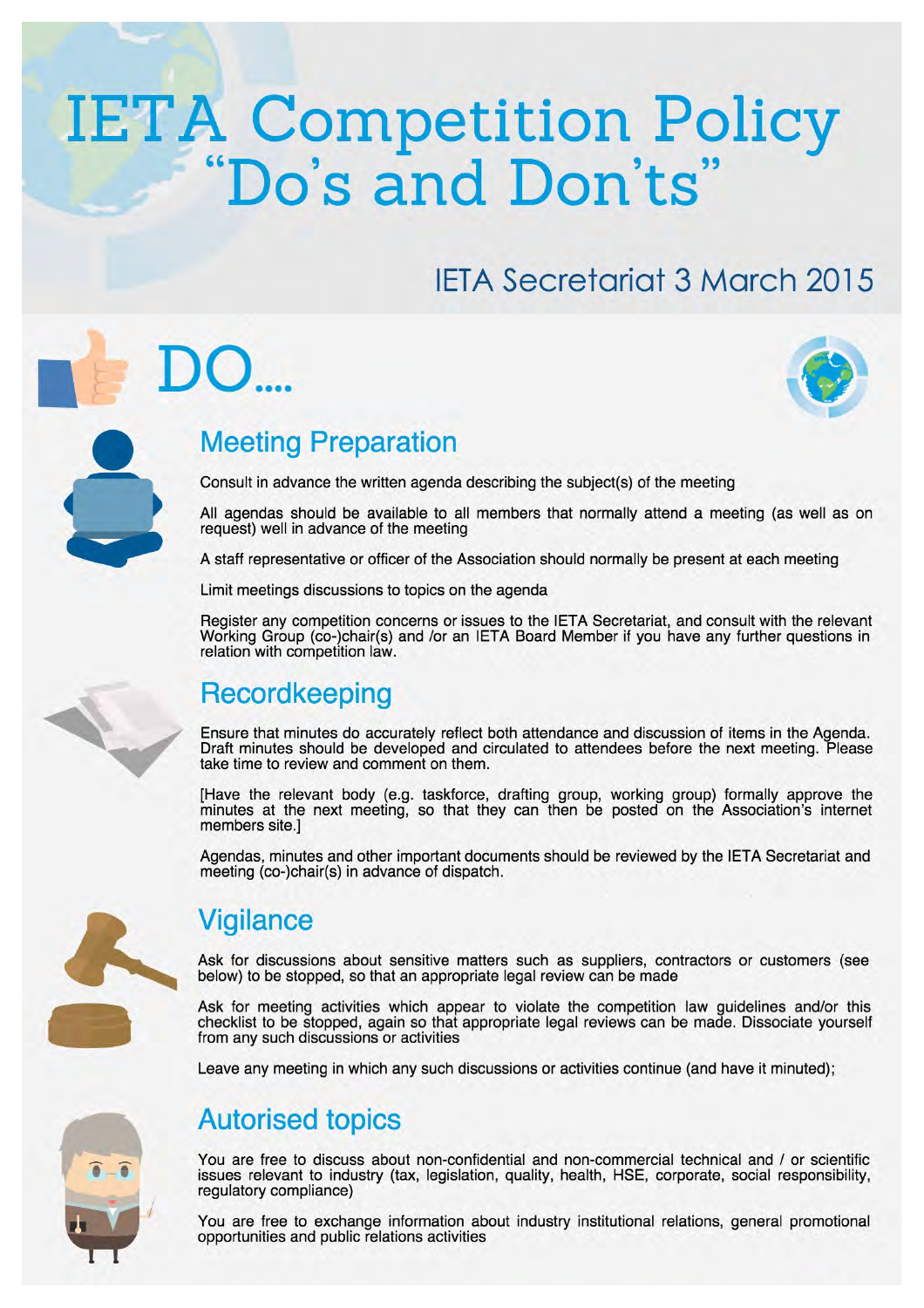



Do not, in fact or in appearance, discuss or exchange information which would not be in compliance with competition law.

#### For example on:

#### Investment, divestment & futures plans

Information relating to future plans of individual companies concerning investments or divestments (e.g. installation shutdowns, capacity closure, expected use of production capacity, expansion<br>plans or market entry or exit) unless that information is already in the public domain

Intentions to bid or not to bid

Intentions to enter or not certain markets

Distribution or marketing of particular product including new customers.

#### **Pricing information**

Individual company or industry prices, price changes, price differentials, margins, price mark-ups, discounts. allowances, credit terms, rebates, commission rates, price changes, terms of sale including enforcing resale prices

Individual company data on costs, production capacity (other than nameplate capacities), inventories, sales

### **Costs & Production data, including**

Plans of individual companies concerning the design, production, distribution or marketing of particular products, including proposed territories or customers

Changes in industry production capacity (other than nameplate capacities) or inventories and the like

Overhead or distribution costs, costs accounting formulas, methods of computing costs

#### **Market information**

Company bids and procedures for responding to bid invitations

Matters relating to actual or potential individual suppliers or customers or to business conduct of firms toward them

The identity of customers or suppliers which may be not authorised by your Company or Organisation

Territorial allocations or the concept of "home" markets.

#### **Transportation rates**

Rates or rate policies for individual shipments, zone prices, freight etc.

## And finally...



Be sensitive to appearances created through contacts with competitors

Be careful not to disclose data submitted in confidence to IETA, unless (1) it does not reveal the identity of any individual participant or 2) it is in aggregated form which does not permit data of any individual participant to be deduced from the aggregated data

At social gatherings, limit discussions to social rather than business issues, unless the information is already in the public domain.











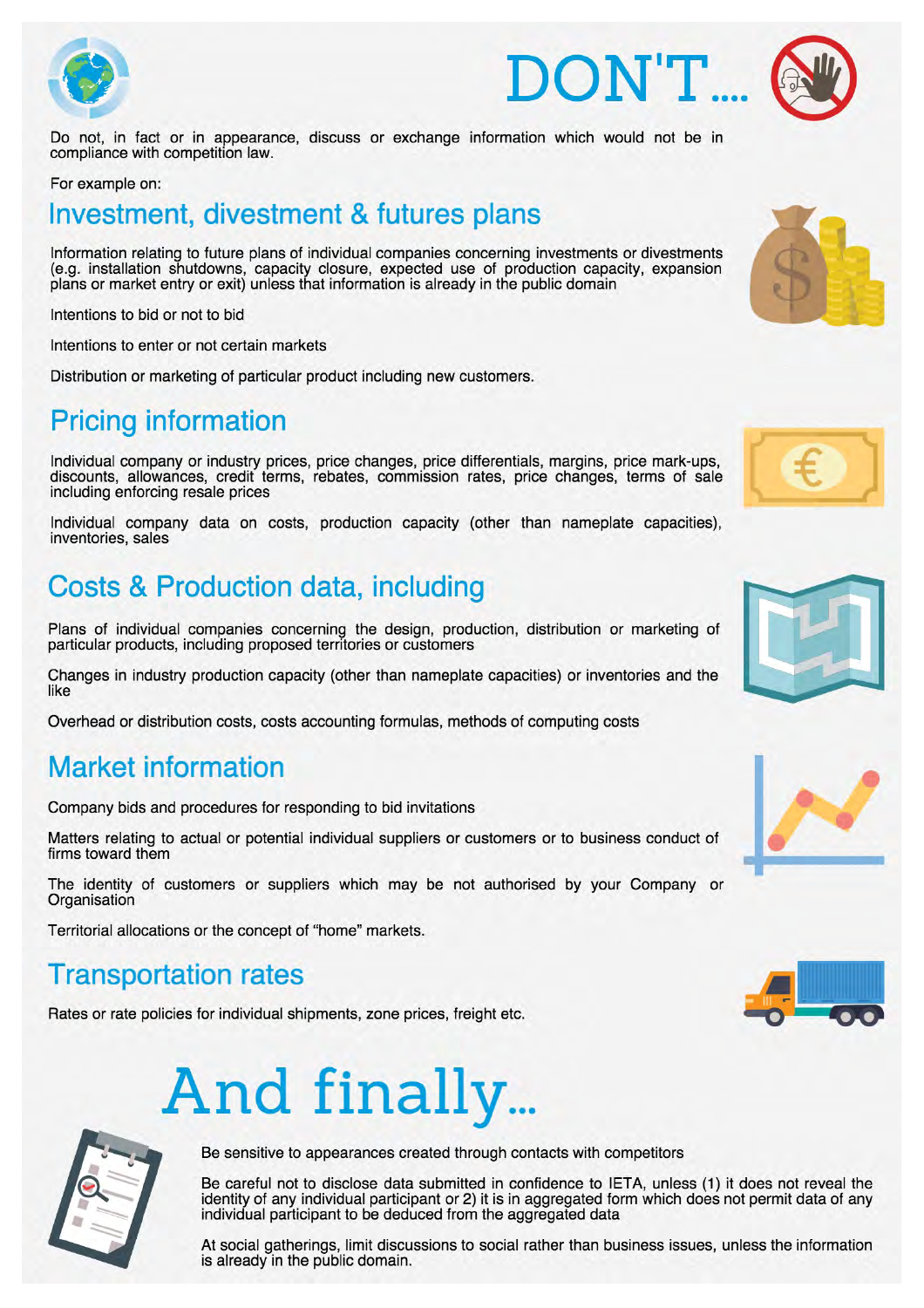

#### **COMPETITION LAW GUIDELINES**

IETA is a business-led association, which has been the leading voice of the business community on the subject of carbon markets since 1999. IETA's 130 member companies include some of the world's leading corporations, including global actors in oil, electricity, cement, aluminium, chemical, paper, and other industrial sectors; as well as leading firms in the data verification and certification, financial services, legal, and consulting industries. IETA works closely with policy makers in all jurisdictions with an emissions trading system in place or in regions contemplating implementing carbon pricing policies. It is committed to comply with regional and national antitrust laws.

IETA firmly believes in full and fair competition. IETA's activities must not lead to a restriction of competition between members, nor should meetings of members that IETA organises or supports be used by members to discuss or coordinate future market behaviour resulting in a restriction of competition.

These Guidelines are addressed to all persons involved in the activities of IETA. These guidelines seek to provide an outline of the practices that should be observed for participation in meetings organised for IETA members. These guidelines do not serve as an exhaustive guide to every aspect of competition law. Thus, if questions arise concerning IETA or any of its activities, members should seek advice from their own legal advisor, and notify the IETA Secretariat.

#### **1. MEMBERSHIP**

IETA shall ensure that any membership criteria are objective and are not applied in a discriminatory manner.

#### **2. AVOID INFORMAL GATHERINGS**

Most problems (or allegations of wrongdoing) are most likely to occur in the context of informal or "side meetings" outside IETA-organised meetings and activities. These should be avoided.

#### **3. MEETING AGENDAS**

An agenda should be prepared in advance and must only cover legitimate discussion topics (see below).

- The agenda should not include open-ended items, such as "Miscellaneous" or "AOB."
- The draft agenda must be approved at the beginning of each meeting, and any agreed amendments to the draft meeting agenda noted. Participants should follow the agenda during the meeting.

#### **4. MEETING MINUTES**

Minutes shall be taken of all meetings and distributed to all participants. All meeting attendees must be listed.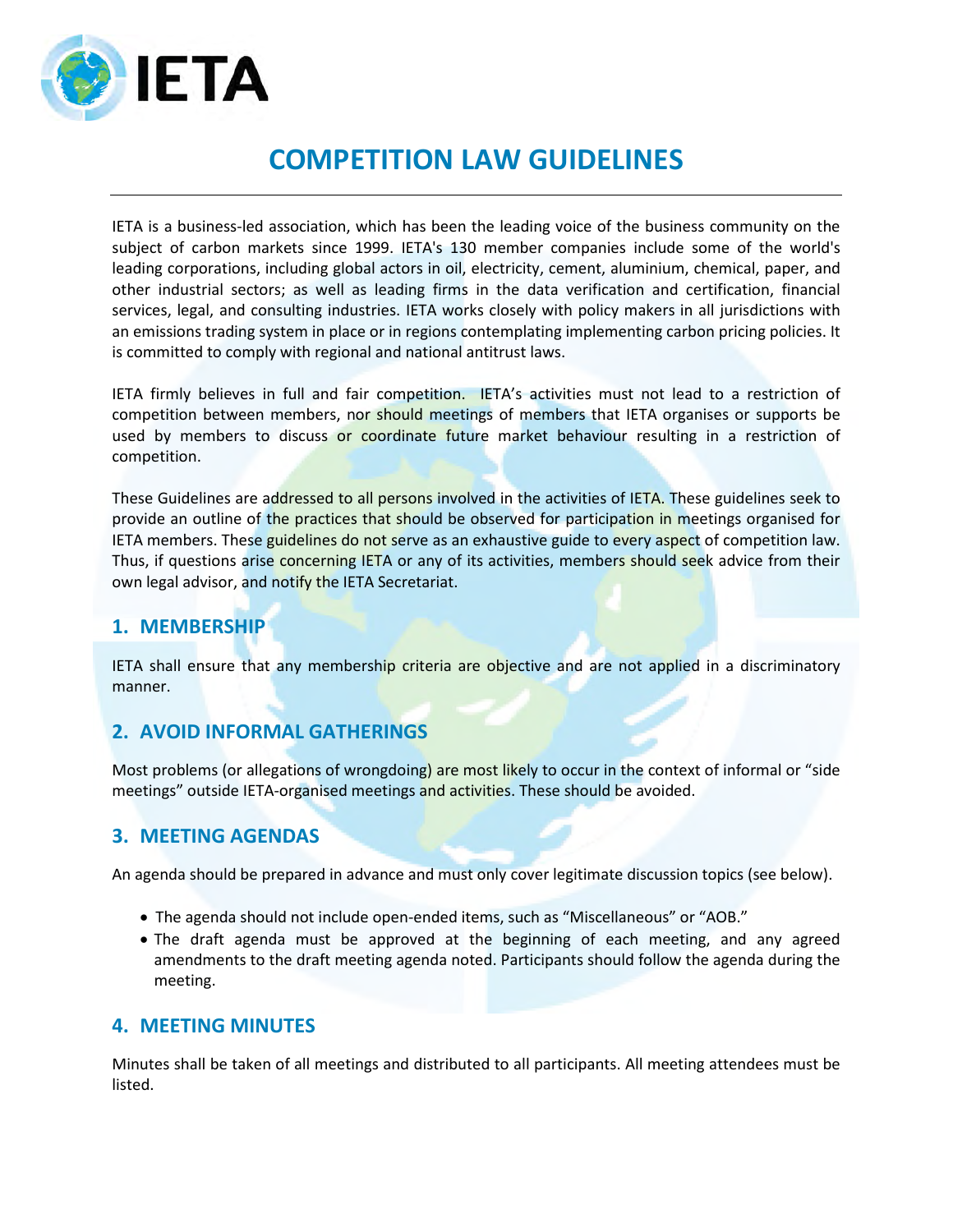

#### **5. AVOID INAPPROPRIATE TOPICS**

During IETA meetings, participants must be sensitive to how their remarks may be interpreted. They should avoid discussions which might be misconstrued as price fixing, customer or market allocation, attempts to limit production/output or boycott suppliers and/or customers. This is particularly relevant, should meeting participants be from the same industry or trade sector.

#### **6. INFORMATION THAT MUST NOT BE EXCHANGED OR DISCUSSED**

Exchange of certain types of commercial information may allow competitors to reach a common understanding on the terms of coordination of their competitive behaviour, even without any explicit agreement on coordination.

For this reason, during discussions that take place in IETA meetings where competitors are present, participants **MUST NOT** include any information that could be regarded as competitively sensitive market data, without first seeking advice from their own legal advisor, and notifying the IETA Secretariat.

Other than publicly available information, competitively sensitive information includes:

- Prices, pricing methods or policies, price changes, discounts, rebates, surcharges, dealer commissions or any other price related terms on which products/services are supplied, e.g. credit terms or terms of guarantees;
- Profit margins or individual significant company costs, including production, distribution or raw material costs;
- Details of individual companies' markets, territories, customers or suppliers;
- Individual companies' sales volumes, production capacities or utilisation, stock levels, etc.; or
- Individual companies' marketing strategies, future investment plans, changes in levels of production etc.

Even a single exchange of sensitive information between competitors at a single meeting can be enough to constitute collusive behaviour. E.g. ECJ Case C-8/08 *T-Mobile Netherlands 2009.*

#### **7. INFORMATION THAT MAY BE EXCHANGED OR DISCUSSED**

It is permissible to exchange non-sensitive information e.g. gathering and circulating data on health and safety, codes of conduct, technical standards or lobbying initiatives.

#### **8. INAPROPRIATE BEHAVIOUR**

If inappropriate subjects are discussed at any meeting the Chairperson, IETA Secretariat official(s) and/or participants must object. The inappropriate conversation must be discontinued or those involved invited to leave. Legal advice must be sought if the conversation is to continue and in any event following the meeting. Such an action is to be recorded in the minutes of the meeting. If the conversation continues,